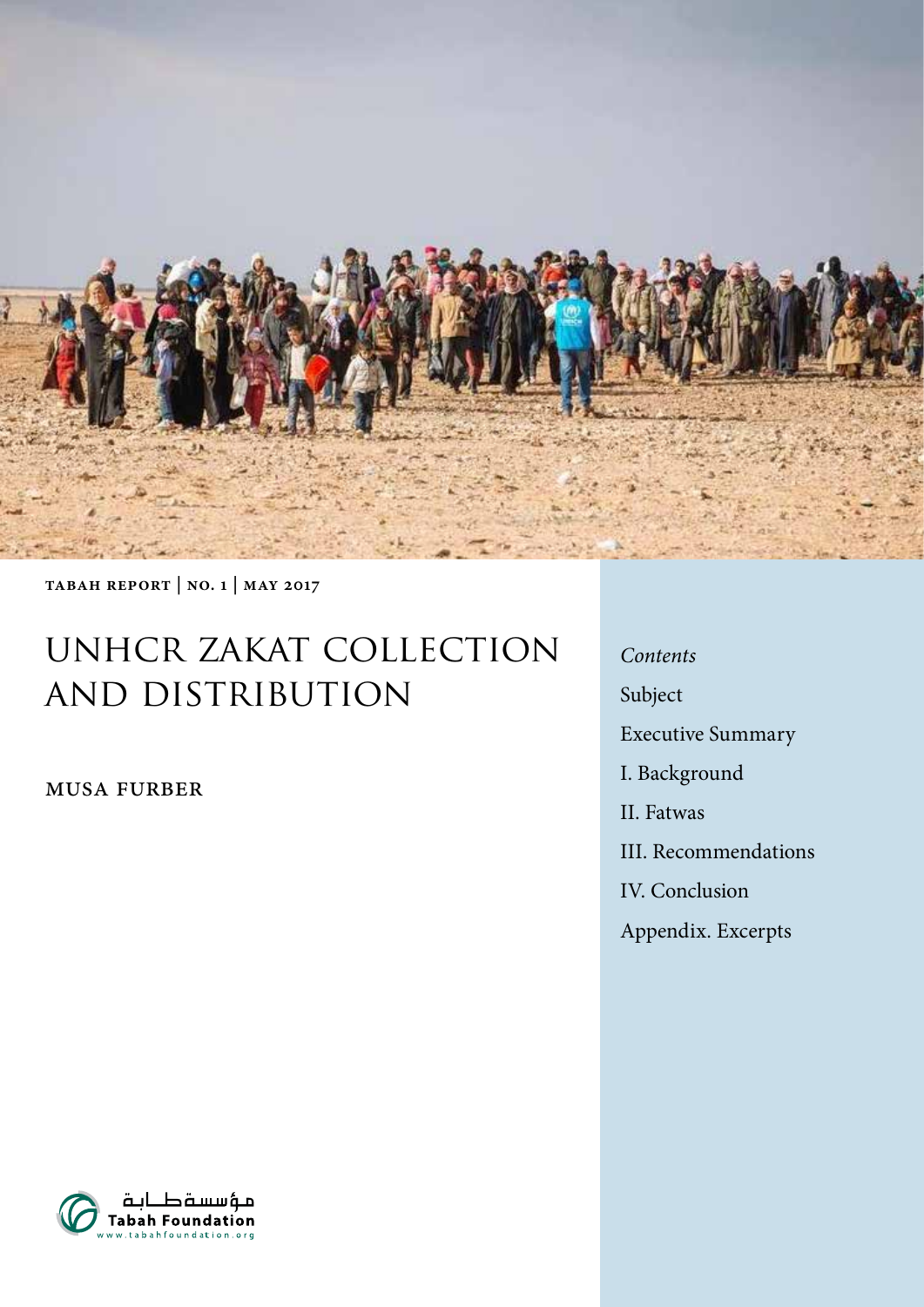#### Tabah Report, no. 1, May 2017

#### UNHCR Zakat Collection and Distribution

© Tabah Foundation, 2017 P.O. Box 107442 Abu Dhabi, U.A.E. www.tabahfoundation.org

All rights reserved. No part of this book may be reproduced or distributed in any manner without the express written consent of the Tabah Foundation, except in the case of brief quotations with full and accurate citations in critical articles or reviews.

*Cover Image* © UNHCR/Jared J.Kohler

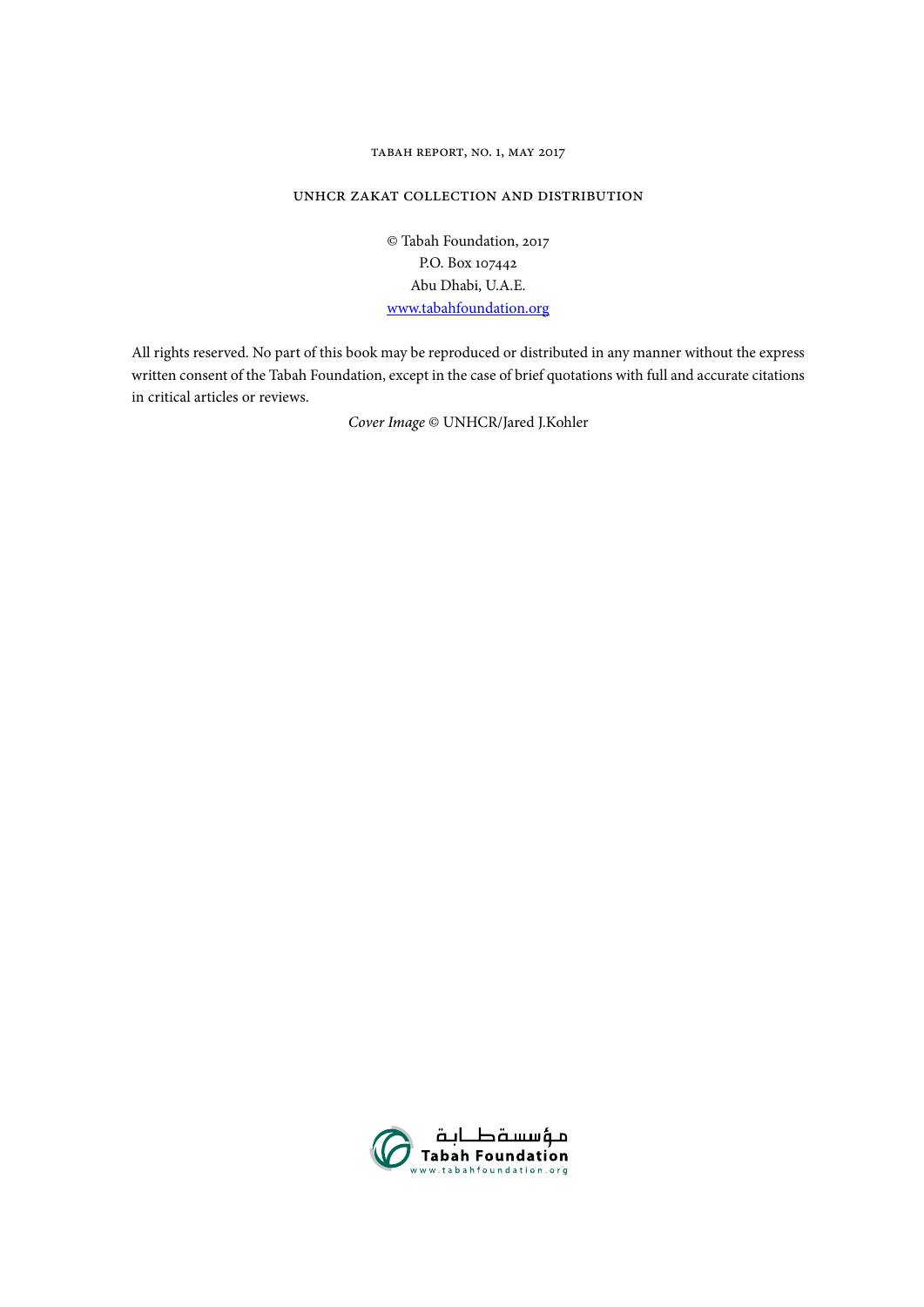# UNHCR zakat Collection and **DISTRIBUTION**

**Subject.** The distribution of Muslim alms through UNHCR.

**Executive Summary.** Muslims make up the majority of today's 15.1 million refugees. UNHCR has consulted with Tabah Foundation concerning using zakat as a source of aid. Several specialists in Islamic law confirmed that zakat is a viable source provided that it meets certain conditions.

UNHCR is the official international body for looking after the world's 15.1 million refugees. There is a chronic need for additional funding. Since Muslims are a significant portion of the world's refugees, it makes sense to look to the Muslim community as a potential source of funding. In 2008, it was estimated that Muslims donate between \$20 billion and \$200 billion annually, including voluntary sadaqat and obligatory zakat. In contrast to voluntary sadaqat, there are several conditions related to collecting and distributing obligatory zakat. UNHCR sought advice through Tabah Foundation of Abu Dhabi, UAE.

After consulting with several of today's leading Islamic legal scholars and institutes, Tabah concluded that UNHCR can collect and distribute zakat provided that they fulfill the basic requirements of one of the legal schools. Tabah recommends the Hanafi school as its conditions will be easiest to meet in the given context.

UNHCR must be aware of two primary conditions. The first is that zakat can only be given to the categories mentioned in Quran 9:60 – in particular: Muslims who are poor and needy, in debt, or whose journeys have been interrupted by lack of funds. The second is that zakat funds cannot be used to cover expenses or wages.

Although zakat is effectively limited to Muslims, its availability contributes to the total amount of aid available, so everyone still benefits. When there are \$50 of non-zakat funds to distribute to 25 Muslims and 25 non-Muslims, everyone receives \$1. When there are also \$50 of zakat, every individual receives \$2.

UNHCR needs to gain the trust of the Muslim Community. Towards this end, Tabah recommends that UNHCR documents its zakat collection and distribution process, and solicit endorsements from recognized Islamic scholars and institutes. It also recommends that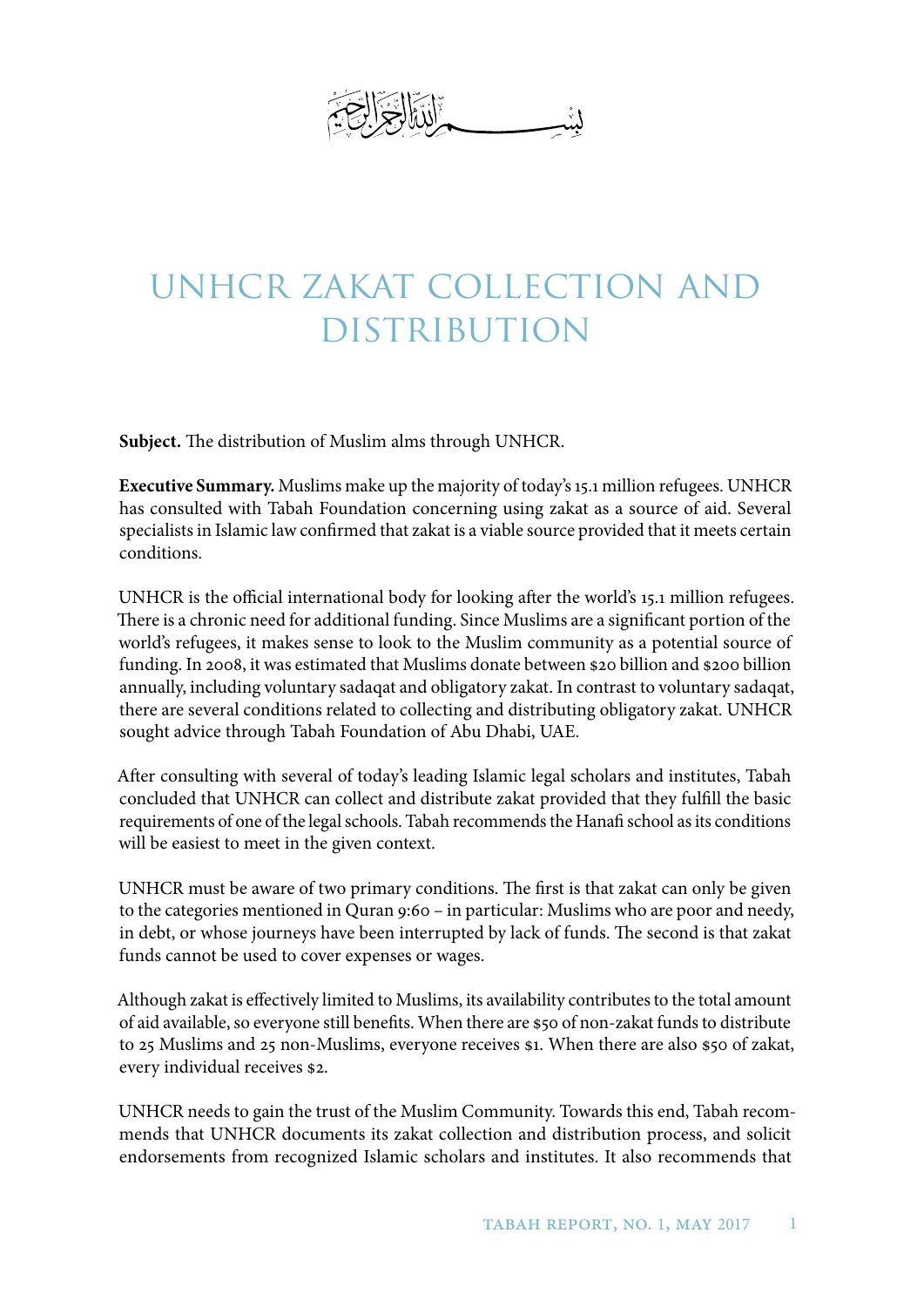UNHCR periodically reports on the amount of funds received and distributed, and show the impact of those funds. Once these are in place, Tabah also recommends that UNHCR expands the zakat program to cover other Islamic financial instruments.

#### I. Background

According to UNHCR's mid-year trends for 2015, approximately 15.1 million individuals meet their criteria for being counted as refugees. Ten countries account for 76% of those refugees: the Syrian Arab Republic (4.2 million), Afghanistan (2.6 million), Somalia (1.1 million), South Sudan (744,100), Sudan (640,900), Democratic Republic of the Congo (535,300), Central African Republic (470,600), Myanmar (458,400), Eritrea (383,900), and Iraq (377,700).<sup>1</sup> Many of these nations have Muslim-majority populations, and Muslims are a significant segment of refugee populations.

Relief agencies are in chronic need of additional funding sources to meet refugee needs. Since Muslims are a significant portion of the world's refugees, it makes sense to look to the Muslim community as a potential source of funding. In 2008, it was estimated that Muslims donate between \$20 billion and \$200 billion annually.2 This estimate includes voluntary charity ("sadaqah") and obligatory alms ("zakat").

**Voluntary Charity (sadaqah).** Muslims are encouraged to give voluntary charity. This type of charity is often referred to by the Arabic word "*ṣadaqah*." The main restriction placed on this type of charity is that it cannot be intended to facilitate anything that Islamic law deems unlawful. Voluntary charity can be given to non-Muslims and individuals who are affluent.

**Obligatory Alms (zakat).** Muslims are required to pay an obligatory alms tax known by its Arabic name "*zakāt*." Zakat is taken from specific sources of wealth and given to specific categories of recipients. Evidence for this obligation is found in the Quran, including verses "…And perform the prayer and give zakat…" (Quran 2:43, 2:100); and "Take, [O, Muhammad], from their wealth a charity by which you purify them and cause them increase" (Quran 9:103). Additional evidence is found in Prophetic narrations, such as when the Prophet 2 commanded Muʿādh bin Jabal his delegate to govern Yemen: "Inform them that Allah has made a charity obligatory upon them, that is collected from their rich and given back to their poor."3 Another Prophetic narration mentions that zakat is the fourth of Islam's five pillars: "Islam is built upon five pillars: testifying that there is no deity except for Allah and that Muḥammad is the Messenger of Allah <a>sextablishing prayer, offering zakat, performing the Hajj Pilgrimage, and fasting Ramadan."4

<sup>1.</sup> UNHCR, "*Mid-Year Trends 2015*" (Geneva, UNHCR: 2015), pp4–6. Accessed January 19, 2016. http://www.unhcr.org/56701b969.html

<sup>2.</sup> Ian Wilhelm, "New Group Meets to Promote Muslim Charity Worldwide," *The Chronicle of Philanthropy,* March 24, 2008. Accessed January 19, 2016. https://philanthropy.com/article/New-Group-Meets-to-Promote/163185

<sup>3.</sup> Muḥammad bin Ismāʿīl al-Bukhārī, *Al-Jāmiʿ al-ṣaḥīḥ al-mukhtaṣar min umūr rasūl iLlāh* صلى الله عليه وسلم *wa sunanihi wa ayyāmih*i (*Ṣaḥīḥ al-Bukhārī*) ("Bukhārī"), ed. Muḥammad Zuhayr bin Nāsir al-Nāṣir (Dār Tawq al-Najāh, 1422), 1331; Muslim bin al-Ḥajjāj, *Al-Musnad al-ṣaḥīḥ al-mukhtaṣar bi-naql al-ʿadl ʿan al-ʿadl ilā rasūl Allāh* ("Muslim"), ed. Muḥammad Fu'ād Abd al-Bāqī (Beirut: Dār Iḥyā' al-Turāth, n.d.), 19.

<sup>4.</sup> Bukhārī, 8; Muslim, 16.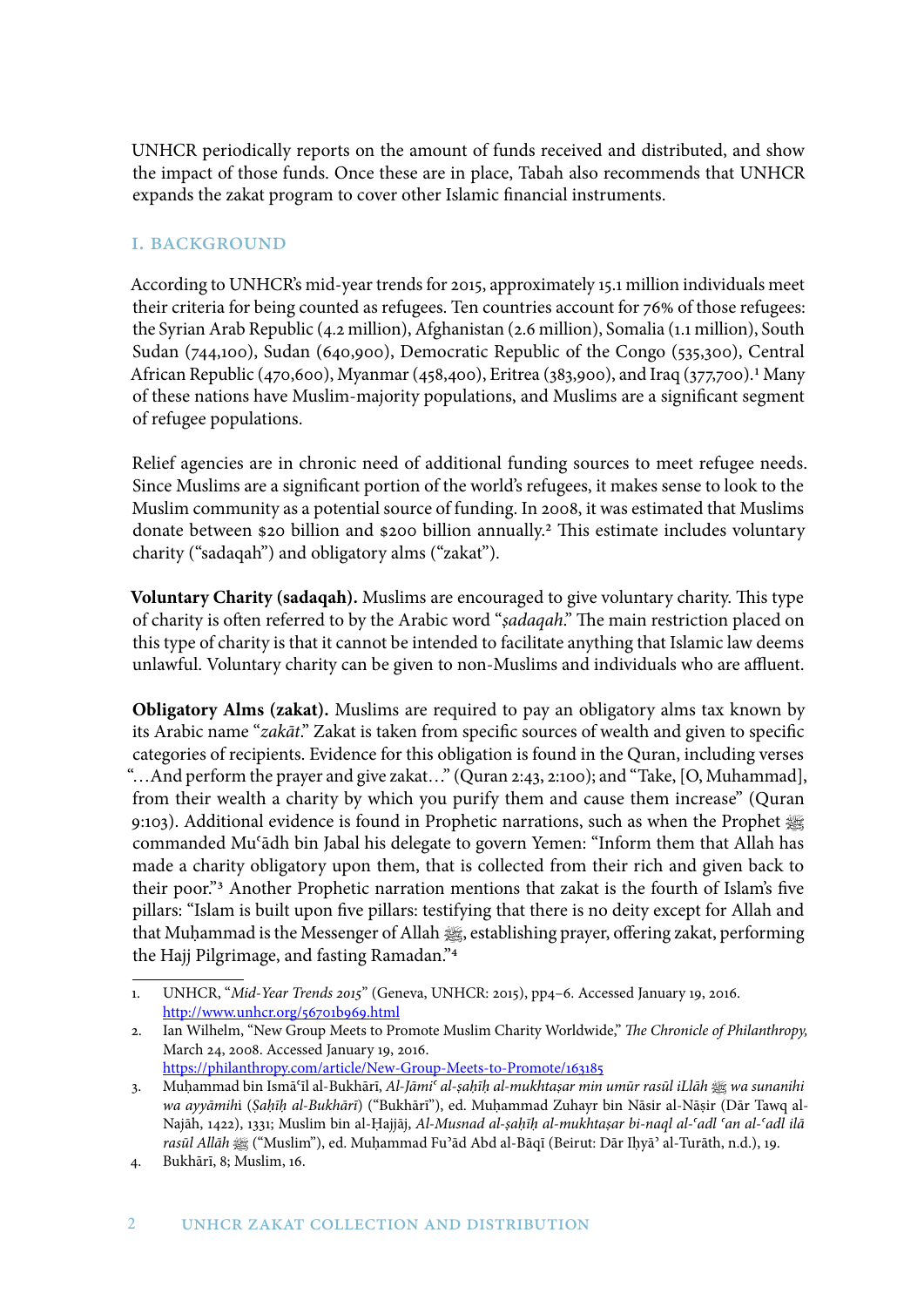The specific sources of wealth include livestock, savings, trade goods, crops, and minerals. The categories of eligible recipients for zakat are mentioned in the Quran: "Alms are only for the poor and the needy, and those who collect them [zakat], those whose hearts are to be reconciled, captives, debtors, in the cause of Allah, and wayfarers..." (Quran 9:60). Refugees can fall within the categories of poor and needy. Refugees who have incurred loans can also fall within the category of debtors.

A person who must pay zakat can either identify its recipients and then distribute it to them personally, or appoint an agent to distribute it on his behalf. It is also possible to give the zakat to the local Muslim authority for them to then distribute to eligible recipients.

A comprehensive discussion on the specific sources of wealth and their conditions, and the various categories of eligible recipients are detailed and not necessarily germane to this brief. Readers interested in details should consult a scholar of Islamic law.

**The Need for a Legal Clarification.** While Islamic law places few restrictions on voluntary charity (sadaqah), there are more restrictions on zakat. Thus, UNHCR wanted to ensure that they could collect and distribute zakat in a manner harmonious with Islamic law.

#### II. FATWAS

Muslims are required to know the ethico-legal ruling of an act before engaging in it. Muslims often know rulings for the most common, basic situations they encounter in their daily lives. For uncommon deeds, mistakes, and more complex intra-personal situations, they often consult legal experts (muftis) for legal and ethical advice (fatwas). Although these legal experts can operate independently, many countries with large Muslim populations have formal institutions and individuals responsible for assisting the religious community through the provision of legal guidance or fatwa. A fatwa is a non-binding legal opinion offered by an individual (known as a mufti) who has been trained to apply Islamic law to individual cases and then authorized by other muftis to do so. A prior study by Tabah Foundation found that the most significant factor in having confidence in legal rulings is that the ruling comes from a known, reputable mufti or fatwa institute. Although textual evidence and reasoning, and citing legal texts also engender high degrees of confidence, they all trace the ruling coming from known, reputable source for legal rulings.5

Given the sensitivity of the matter and the need for confident answers, the Tabah Foundation's chairman Habib Ali al-Jifri sent queries to several of the leading muftis and fatwa centers. His query included the following questions: Is it legally permissible to give zakat to UNHCR for delivery to victims, refugees and displaced individuals in the region, such as in Syria, Iraq, and Yemen? Under what conditions is it permissible, and what is its lawful procedure?

Sheikh Abdullah Bin Bayyah, Sheikh Ali Gomaa, the Fatwa Council of Tareem, and the General Secretariat of the Senior Scholars' Council of Morocco, and Dar al-Ifta al-Missriyyah

<sup>5.</sup> Musa Furber, "Elements of a Fatwa & Their Contribution to Confidence in Its Validity," *Tabah Analytical Brief* no. 14 (Abu Dhabi: Tabah Foundation, 2012), 4.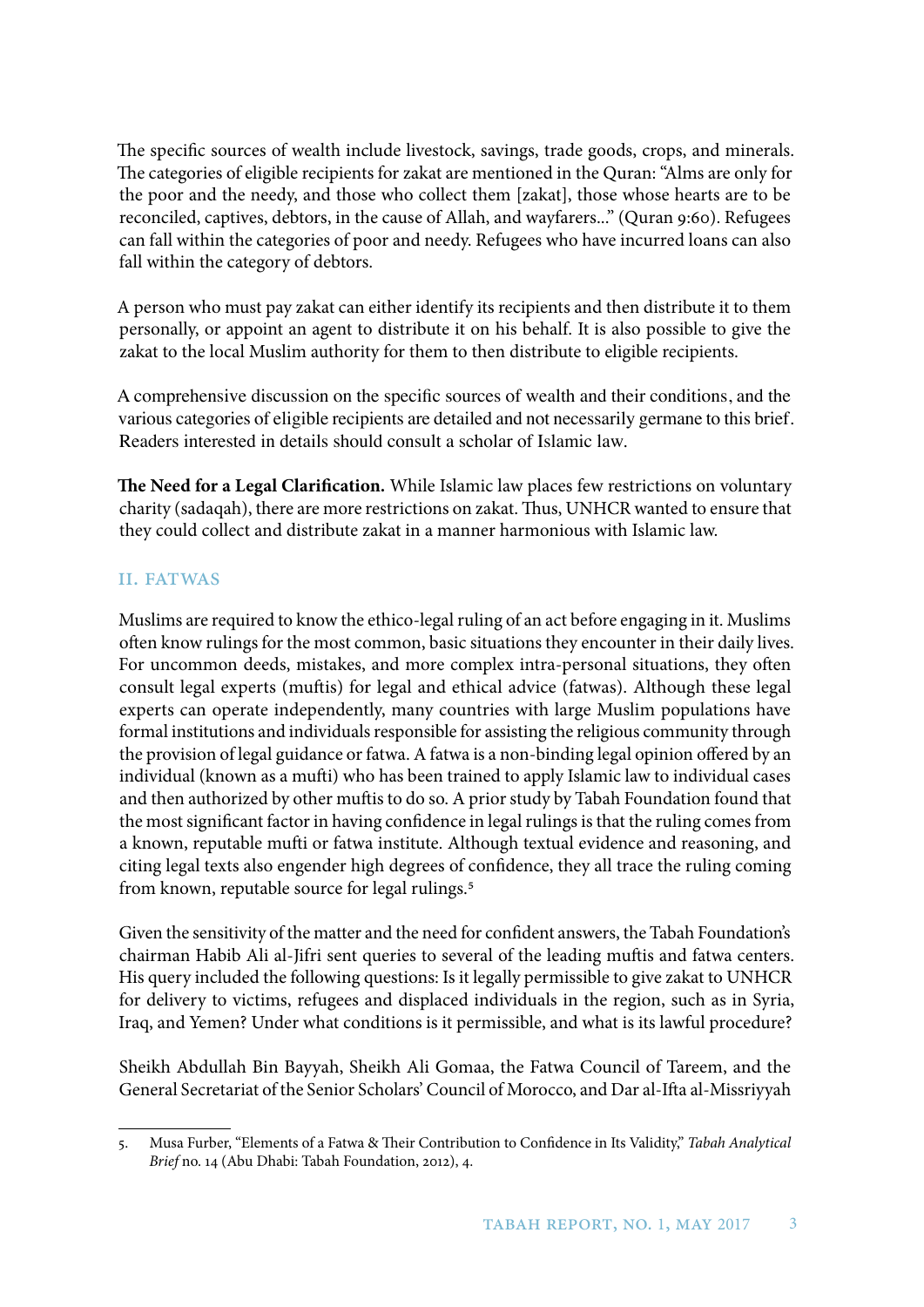responded to his query.6

**Sheikh Abdullah bin Bayyah** is an instructor at King Abdulaziz University in Jeddah. He was the deputy head of the Union of Muslim Scholars. Before this, he served as a judge at the High Court of the Islamic Republic of Mauritania and was the Head of Shariah Affairs at its Ministry of Justice. He currently serves as the president of the Forum for Promoting Peace in Muslim Societies.7

In his fatwa, Sheikh Abdullah bin Bayyah states that UNHCR would be considered the agent of the individual owing zakat, and that there is no problem so long as the principal believes that the agent will deliver the zakat to deserving recipients.

**Dr Sheikh Ali Gomaa** is the former Grand Mufti of the Arab Republic of Egypt and professor of Islamic jurisprudence at Al-Azhar University. He is currently a member of Al-Azhar's senior scholars council.<sup>8</sup>

In his fatwa, Sheikh Ali states it is permissible according to Islamic law for non-Muslims to distribute zakat to its eligible recipients. They are not themselves considered as eligible to receive zakat under the category of zakat workers that is mentioned in Quran 9:60, so their wages and other operational costs must come from outside the zakat funds.

**The Fatwa Council of Tareem** is located in Hadramaut, Yemen. Hadramaut has been a major center for scholarship for over a millennium and has produced many of the world's leading Shāfi<sup>c</sup>ī scholars.

The Council's fatwa begins by asserting that zakat must be given to the categories mentioned in Quran 9:60, and that only Muslims are eligible recipients of zakat. The fatwa then clarifies that zakat is distributed by the regional Muslim authorities or their representative, the individual responsible for the property subject to zakat, or that individual's agent. An organization that distributes zakat it is considered a type of agency and is subject to conditions that apply to agents. A principal who has a non-Muslim agent must identify the recipient for the zakat, make an intention that it be given to that recipient, and know that the intended recipient was eligible when taking possession of the zakat. These conditions are not required when using a Muslim agent. Therefore, the Council recommends that UNHCR appoint Muslims for receiving and distributing zakat. These additional conditions are not required for other stages of the operation.

The fatwa then states that UNHCR cannot use any of the zakat funds to cover its operating expenses or wages, as the category of zakat collectors is limited to workers who have been appointed by Muslim authorities. Even then, it is only for appointed collectors and distributors who are Muslim, morally upright, and knowledgeable in zakat laws. Thus, neither the agency

<sup>6.</sup> Please see http://www.unhcrzakatfatwa.com for the full text of their responses.

<sup>7.</sup> Ibid., 82–83.

<sup>8.</sup> Abdallah Schleifer, ed., *The Muslim 500: The World's 500 Most Influential Muslims,* 2014/15 (Amann, Jordan: Royal Islamic Strategic Studies Centre, 2015), 68–69.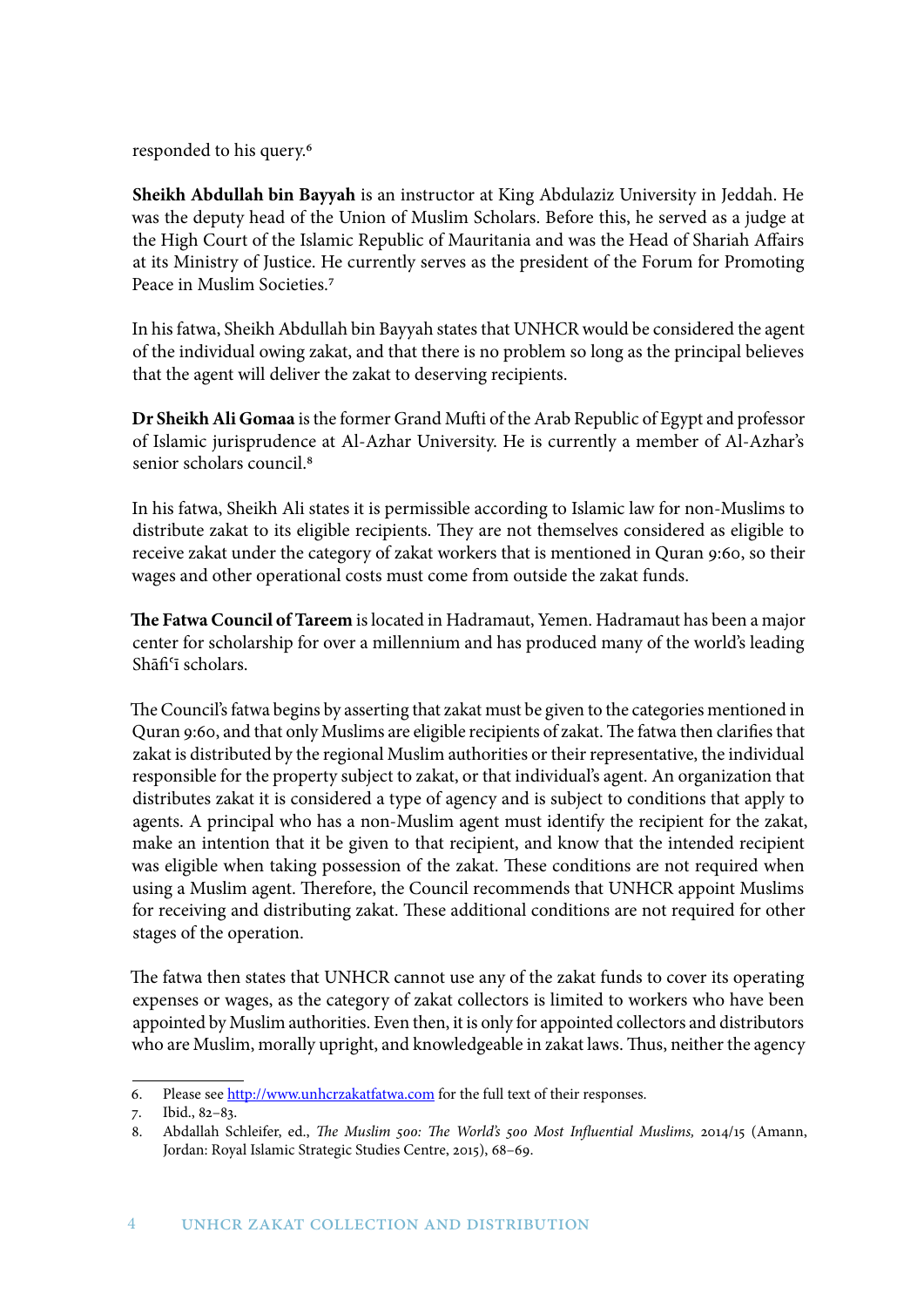nor its zakat collectors are entitled to take a portion of their intake. Instead, operating expenses and wages must be covered by other sources of funding or by volunteering.

The fatwa closes with pointing out that there is a variance amongst scholars whether zakat funds must be distributed locally or can be sent to other regions. (We will return to this point later.)

**The Senior Scholars' Council of Morocco** is the highest official religious authority in Morocco, which includes a fatwa council. Their fatwa mentions the basic obligations related to giving zakat to particular individuals similar to what was mentioned in the other fatwas. It mentions that the default is that the person owing zakat distribute it personally and that it be distributed to eligible recipients in its locality. It then mentions that it is permissible to distribute it through an intermediary, and that it is permitted to send the zakat to another locale – especially when that other locale has greater need. Their conclusion was that the refugees mentioned in the original inquiry are eligible for zakat, and that it is permissible to distribute one's zakat to them through UNHCR.

**Dar al-Ifta al-Missriyyah** is one of Egypt's centers for Islamic legal research. It was established in 1895 CE and is considered one of the earliest modern fatwa producing institutes. Dar al-Ifta's fatwa begins by covering several preparatory issues – giving definitions, arguments for various opinions, and their preferences – and closes with their answer to Habib Ali al-Jifri's specific question. During the preparatory points, Dar al-Ifta affirms their preferences that it is permissible to transport zakat to another land and to give zakat to a single individual. They observe that Islamic law sometimes makes distinctions between natural persons and legal persons. They argue that UNHCR is a legal person and that the opinions that place additional restrictions on distributing zakat through non-Muslims apply to natural persons – not legal persons. Dar al-Ifta considers it permissible to give zakat to refugees provided that they fall within one of the eight categories. Concerning the specific question: Dar al-Ifta concludes that it is permissible for an individual to appoint UNHCR as his agent for distributing and delivering zakat to refugees and displaced peoples – provided that the recipients fulfill the necessary conditions (i.e., that they are Muslims who are poor, needy or one of the other categories of individuals that Islamic Law considers legal recipients of zakat). UNHCR cannot take any portion of the zakat in exchange for the services they provide. Additionally, safeguards must be put in place to ensure that UNHCR complies with all of the above. Each page of the fatwa is stamped and signed by Majdī Muḥammad ʿĀshūr and Aḥmad Mumdūḥ; the final page of the fatwa is signed by Grand Mufti Shawki Ibrahim Allam.

**Summary of the Fatwas.** These fatwas mention three essential points:

- 1. UNHCR can collect and redistribute zakat on behalf of Muslims.
- 2. Zakat funds must be given to the categories mentioned in Quran 9:60.
- 3. Zakat funds must not be used to cover expenses or wages.

So in answer to Habib Ali's original query: It is permissible to give zakat to UNHCR for distribution to victims, refugees and displaced individuals in the region, such as in Syria,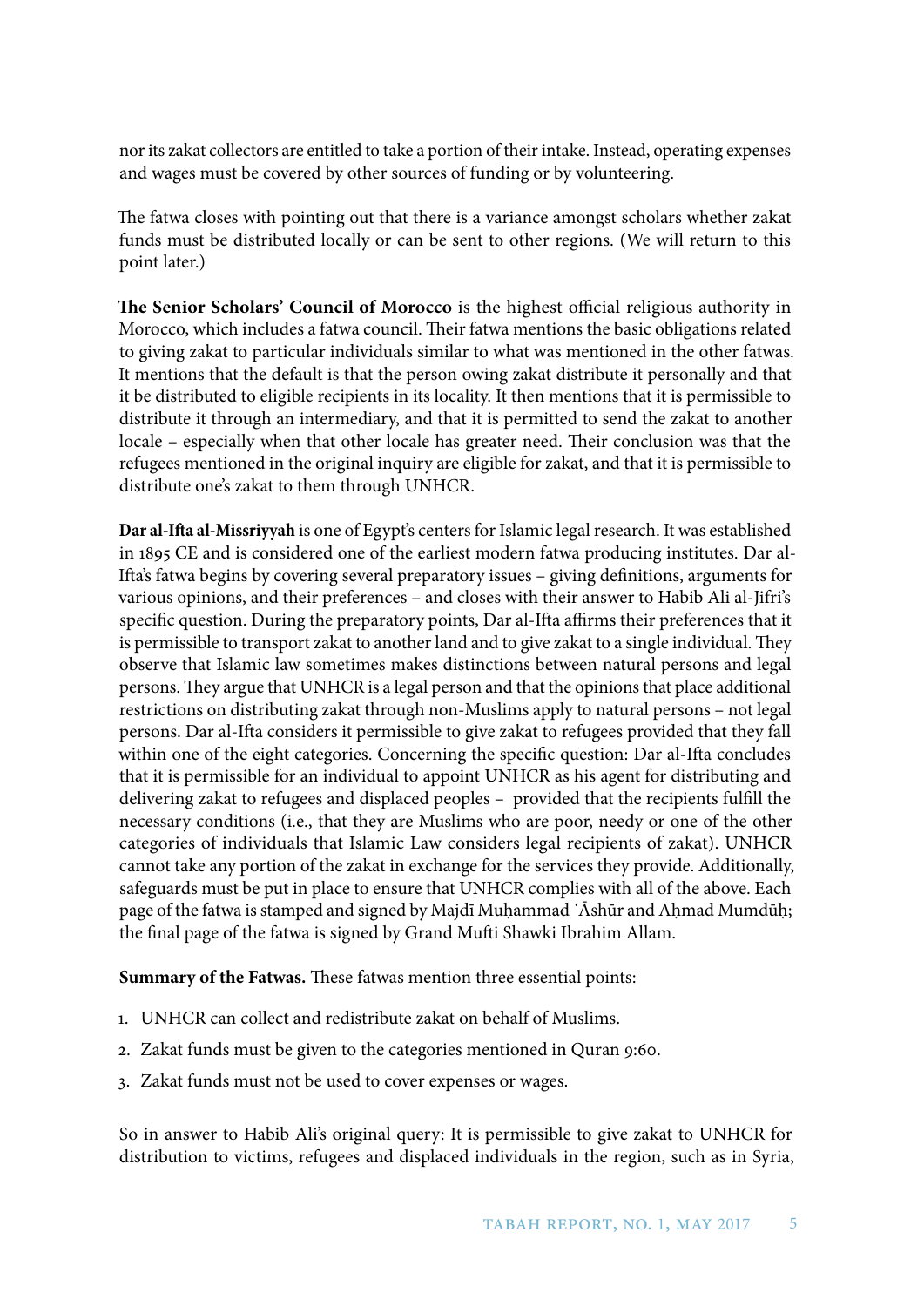Iraq, and Yemen. In such a case, UNHCR is considered an agent. The entirety of the collected zakat must be distributed to eligible recipients mentioned in Quran 9:60. None of it can be used to cover operations or wages; those must be covered by other sources.

#### III. Recommendations

The following observations and recommendations are offered in hopes of advancing the development of a practical solution.

**Obligatory Alms as a Supplementary Aid Source Can Benefit All.** Sadaqah (voluntary charity) and zakat (obligatory alms) are both potential sources of aid for UNHCR. Zakat should be seen as a supplementary source of funding and not a sole or primary source.

Voluntary charity can directly benefit Muslims and non-Muslims alike as it can be given to anyone so long as it is not with the intention of facilitating a violation of Islamic law. This is in contrast to zakat which can only be given to particular categories of Muslims. Although Muslims are the sole potential recipients of zakat, non-Muslims still benefit indirectly so long as there are other sources of funding since funds earmarked for one group of people reduces the load on other sources. For example, suppose that there are 20 needy non-Muslims and 20 needy Muslims. When 40 shares of aid from general funds are distributed equally, each receives 1 share. When we also have 40 shares from zakat funds, each receives 2 shares (40 shares from general funds to the 20 non-Muslims, 40 shares from zakat funds to the Muslims).

**Trust and Transparency.** UNHCR's success in collecting zakat will depend on their ability to earn the Muslim community's trust. They can do this by proving that their collection and distribution of obligatory alms discharges an individual's religious obligation. Publishing proof that all obligatory alms are distributed to eligible Muslims without any loss should be considered essential in earning this trust. It is essential that UNHCR can prove that operating expenses and wages associated with obligatory alms came from other sources, such as voluntary charity (*ṣadaqah*), an endowment (*waqf*), or one of its other funding sources.

**Scope of Zakat-Related Legal Issues.** Laws related to zakat cover a wide range of topics. Some of these topics are related to determining zakat obligations; how zakat is collected; and how it is distributed. It is recommended that UNHCR concentrate on collection and distribution and delegate the creation of zakat-related materials to experts in Islamic law.

**Accounts.** Zakat funds should be placed in their own account in an Islamic bank or an interest-free account. If this is not possible, care must be taken to ensure that no interest is distributed as zakat. Rather, any accrued interest should be spent on general infrastructure and operational costs that are not related directly to Muslims.

**Service Charges and Currency Fluctuations.** Online transactions, transfers, and currency conversions often incur service charges of one form or another. These service charges must not be taken from the zakat since zakat cannot be used to cover operational expenses, and in order to ensure that a zakat donor has discharged his obligation. There may be an argument to be made that currency transfer and conversion charges are intrinsic parts of international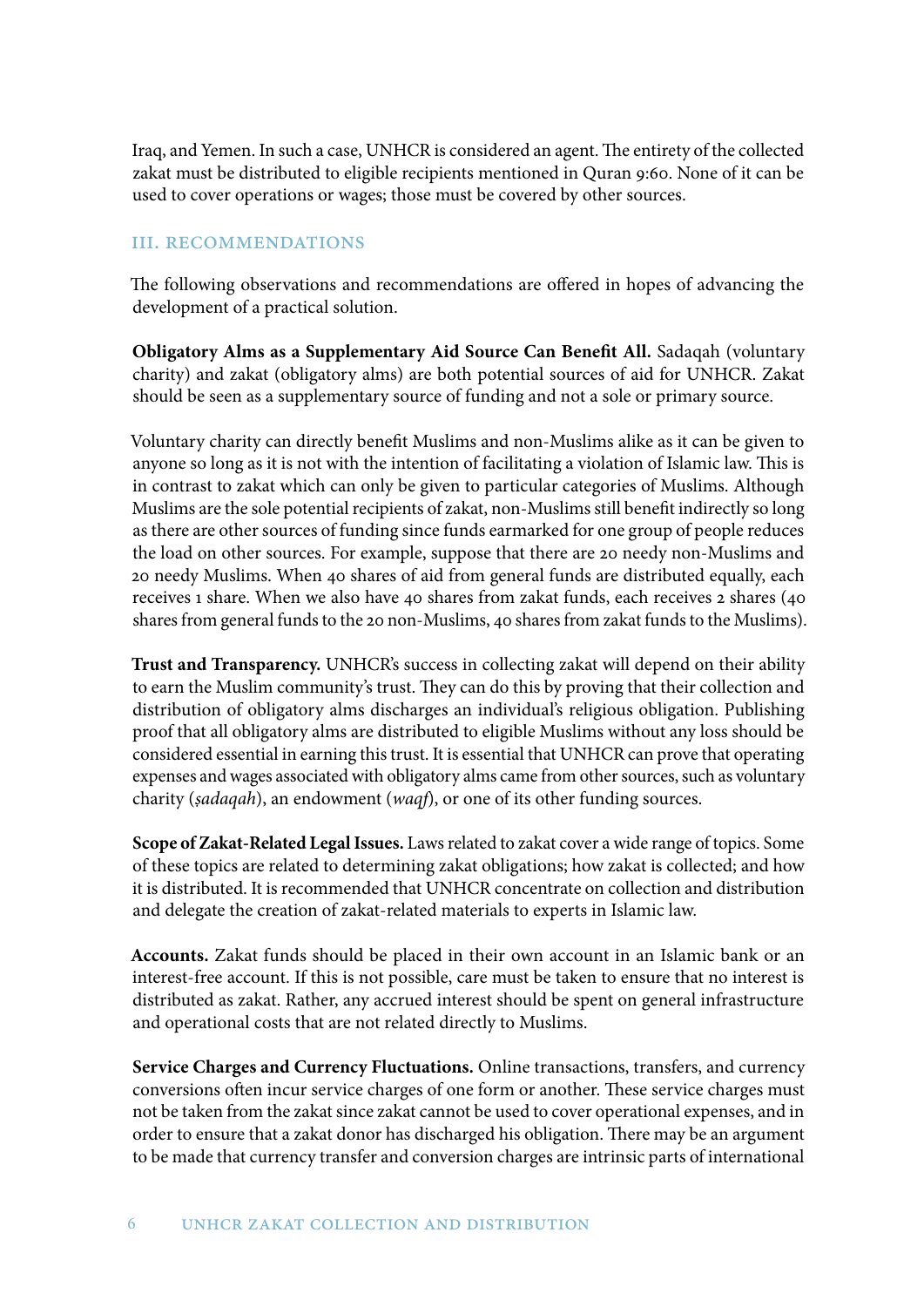donations and are thus either insignificant or excused. However, this argument would be difficult to make for the losses incurred through additional transfers and conversions. Additionally, currency fluctuations may also lead to differences between collected and distributed funds. These differences can be covered through other funds.

**Sadaqah.** Zakat and sadaqah donations must be recorded separately since sadaqah distribution requirements differ.

**Potential Difficulties and Obstacles.** Although it would be best to avoid delving into scholarly variances, I feel that it is unavoidable here since some of those variances will present difficulties and problems for international zakat collection and distribution. The fatwas presented above address a questions related to the potential for UNHCR collecting and distributing zakat, there are many other details that must be known and addressed in order to implement a lawful procedure. The muftis were asked about lawful procedures, but there is only so much they can answer without knowing specific details of UNHCR's operations. The fatwas mentioned some of the more important variances, but there is still a need to mention others.

**(a) Transporting Zakat.** The Fatwa Council of Tareem brought up one of these variances when it mentioned the issue of whether zakat funds must be distributed locally or can be sent to other regions. The Shāfiʿī school restricts individuals from transporting zakat to another locale,<sup>9</sup> as does the Ḥanbalī school.<sup>10</sup> The more evident opinion within the Shāfi<sup>c</sup>ī school of law is that it is impermissible for individuals to transport obligatory alms outside the region where the wealth is located so long as there are eligible recipients in its locale. However, many scholars within the Shāfi'i school and throughout its history do permit its transport. One late Shāfiʿī texts states that it is best for individuals to ask the local governor or judge for permission to transport zakat outside the locality, or to follow the other opinion in the school which does allow for its transport – and which agrees with the majority of scholars.<sup>11</sup> The Maliki and Hanafi schools both allow for zakat to be distributed to another locale, especially when given to one's relatives in another locale or when the other locale has greater need.<sup>12</sup>

**(b) Giving to Non-Muslims.** There is scholarly consensus that the recipient must be Muslim. The only exception to this is that the Maliki and Hanbali schools allow zakat to be given to non-Muslims under the category of "those whose hearts are to be reconciled." However that category does not apply here as it is associated with proselytizing. One of the reasons for this restriction is the hadith mentioned earlier where the Prophet صلى الله عليه وسلم ordered that zakat is "collected from their rich and given back to their poor," where "their" restricts zakat distribution to Muslims – just as it restricts the obligation to pay zakat to Muslims.13

<sup>9.</sup> Zakariyyā al-Anṣārī, *Asnā al-Maṭālib* (Beirut: Dār al-Kutub al-ʿIlmiyyah, n.d.) 1:403; al-Damīrī, *Al-Najm al-Wahhāj fī Sharḥ al-Minhāj* (Jeddah: Dār al-Minhāj, 2004/1425) 4:469; Ibn Hajar al-ʿAsqalānī, *Tuḥfat al-Muḥtāj* (Beirut: Dār Iḥyāʾ al-Turāth al-ʿArabī, 1983), 7:172; Shams al-Dīn al-Shirbīnī, *Mughnī al-Muḥtāj* (Beirut: Dār al-Kutub al-ʿIlmiyyah, 1994/1415), 4:191. Shams al-Dīn al-Ramlī, *Nihāyat al-Muḥtāj ilā Sharḥ al-Minhāj* (Beirut: Dār al-Fikr, 1984/1404), 6:167.

<sup>10.</sup> al-Buhūtī, *Kashshāf al-Qināʿ* (Beirut: Dār al-Kutub al-ʿIlmiyyah, n.d.), 2:263.

<sup>11.</sup> Saʿīd bin Muḥammad Bāʿaliy Bāʿishn, *Bushrā al-Karīm* (Jeddah: Dār al-Minhāj, 2004), 1:534.

<sup>12.</sup> Ibn ʿĀbidīn, *Radd al-Muḥtār* (Beirut: Dār al-Fikr, 1412/1992), 2:353. al-Ḥaṭṭāb, *Mawāhib al-Jalīl,* 2:357–59.

<sup>13.</sup> Ibn ʿĀbidīn, *Radd al-Muḥtār,* 2:351; Muḥammad bin ʿAbd Allāh al-Khurashī, *Sharḥ Mukhtaṣar Khalīl* (Beirut: Dār al-Fikr li-l-Ṭibāʿah, n.d.), 2:213; Muḥya al-Dīn bin Sharaf al-Nawawī, *Al-Majmūʿ Sharḥ*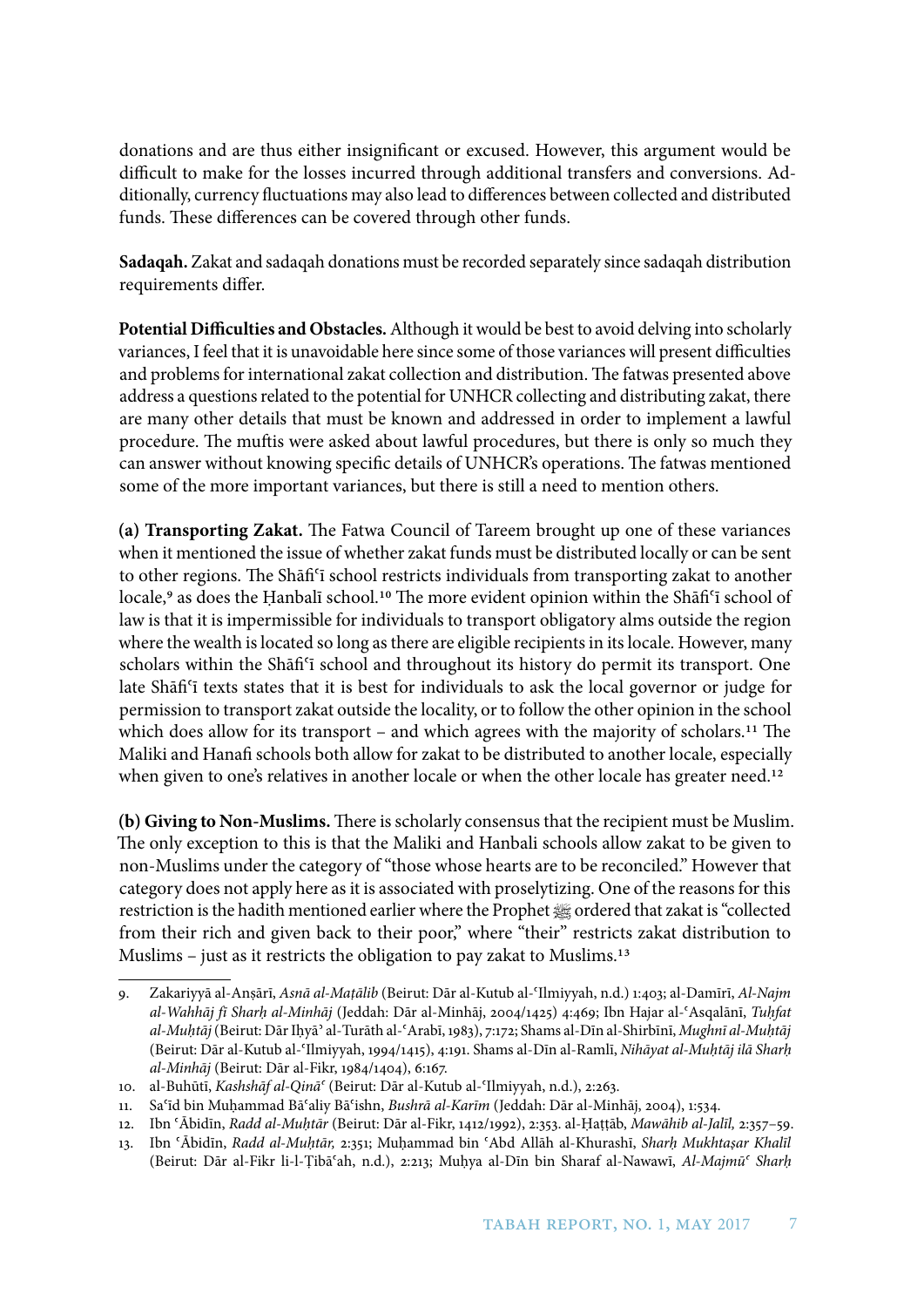**(c) Distributing Zakat Through an Agent or Intermediary.** Another point of variance concerns the conditions for distributing zakat through an agent or intermediary. According to the Maliki school, it is valid to distribute zakat through an intermediary provided that one trusts the intermediary and is confident that the zakat will indeed be given to an eligible recipient.<sup>14</sup> According to the Shāfi<sup>c</sup>ī school, it is valid to appoint an agent to distribute one's zakat.15 However, zakat cannot be distributed through a non-Muslim agent unless the zakat donor identifies who is to receive the zakat. The fatwas mentioned above alluded to these variances. As for the schools that were not mentioned in the fatwas: the Ḥanafī school allows zakat to be distributed through a non-Muslim intermediary<sup>16</sup> even if the donor has not specified a recipient;<sup>17</sup> while the Hanbalī school allows zakat to be distributed through trustworthy Muslim agents, it does not allow it to be distributed through non-Muslim agents.<sup>18, 19</sup>

**(d) Distribution Across And Within the Categories of Zakat Recipients.** Although this was not mentioned in any of the fatwas, another issue that an international zakat distribution agency must negotiate is whether they must distribute zakat to all categories of recipients, and to how many recipients within each category. The Hanafi school holds that zakat can be given to a single individual.<sup>20</sup> The Maliki school holds similar view,<sup>21</sup> as does the Hanbalī school.<sup>22</sup> The Shāfi'ī school holds that – with the exception of zakat workers – zakat must be distributed equally to whichever of the categories are present. The zakat given to each category must be distributed to at least three of its members; it does not have to be equal, though it is recommended.<sup>23</sup>

**Zakat Collection and Distribution Contexts.** UNHCR plans to collect zakat through the Internet using credit card and other online payment services (like PayPal). With cooperation with banks, distributing zakat through UNHCR can be an ATM payment option. There is also precedent for using regional and country-specific zakat-collection partners.

*al-Muhadhdhab* (Beirut: Dār al-Fikr, n.d.), 6:228; Muwaffaq al-Dīn Ibn Qudāmah, *Al-Mughnī* (Cairo: Maktabat al-Qāhirah, 1388/1968), 2:487 §1774; Wahbah al-Zuḥaylī, *Al-Fiqh al-Islāmī wa Addilatuhu*  (Damascus: Dār al-Fikr, n.d.), 3:1966.

<sup>14.</sup> Shams al-Dīn al-Ṭarāblusī, *Mawāhib al-Jalīl* (Beirut: Dār al-Fikr, 1992/1412), 3:353.

<sup>15.</sup> al-Anṣārī, *Asnā al-Maṭālib,* 1:360. al-Dimirī, *Al-Najm al-Wahhāj,* 3:254; al-Rūyānī, *Baḥr al-Madhhab*  (Beirut: Dār al-Kutub al-ʿIlmiyyah, 2009), 3:82. Ibn Hajar al-ʿAsqalānī, *Tuḥfat al-Muḥtāj,* 3:344. Ibn al-Rifʿah, *Kifāyat al-Nabīh fī Sharḥ al-Tanbīh* (Beirut, Dār al-Kutub al-ʿIlmiyyah, 2009), 6:102–103; al-Shirbīnī, *Mughnī al-Muḥtāj,* 2:129. al-Ramlī, *Nihāyat al-Muḥtāj,* 3:136.

<sup>16.</sup> The Ḥanafī texts mention "*dhimmī*," that is a non-Muslim citizen of the Islamic state. A Ḥanafī scholar that I consulted confirmed that what is intended here is any non-Muslim even if they are not technically a citizen of the Islamic state.

<sup>17.</sup> Ibn ʿĀbidīn, *Radd al-Muḥtār,* 2:268–269; al-Ṭaḥṭāwī, *Ḥāshiyat ʿalā Marāqī al-Falāḥ* (Beirut: Dār al-Kutub al-ʿIlmiyyah, 1997/1418), 715.

<sup>18.</sup> al-Buhūtī, *Kashshāf al-Qināʿ,* 2:261.

<sup>19.</sup> Dr Yusuf al-Qaradāwī supports the view that zakat cannot be distributed through non-Muslim intermediaries or agents. *Fiqh al-Zakāt* (Beirut: Muʾassisah al-Risālah, 1973/1393), 845–46.

<sup>20.</sup> Ibn ʿĀbidīn, *Radd al-Muḥtār,* 2:344.

<sup>21.</sup> Shams al-Dīn al-Ṭarāblusī, *Mawāhib al-Jalīl,* 2:352.

<sup>22.</sup> al-Buhūtī, *Kashshāf al-Qināʿ,* 2:287.

<sup>23.</sup> al-Anṣārī, *Asnā al-Maṭālib,* 1:402. al-Dimīrī, *Al-Najm al-Wahhāj fī Sharḥ al-Minhāj,* 6:643; Ibn Hajar al-ʿAsqalānī, *Tuḥfat al-Muḥtāj,* 7:169; al-Shirbīnī, *Mughnī al-Muḥtāj,* 4:188–89; al-Ramlī, *Nihāyat al-Muḥtāj ilā Sharḥ al-Minhāj,* 6:164.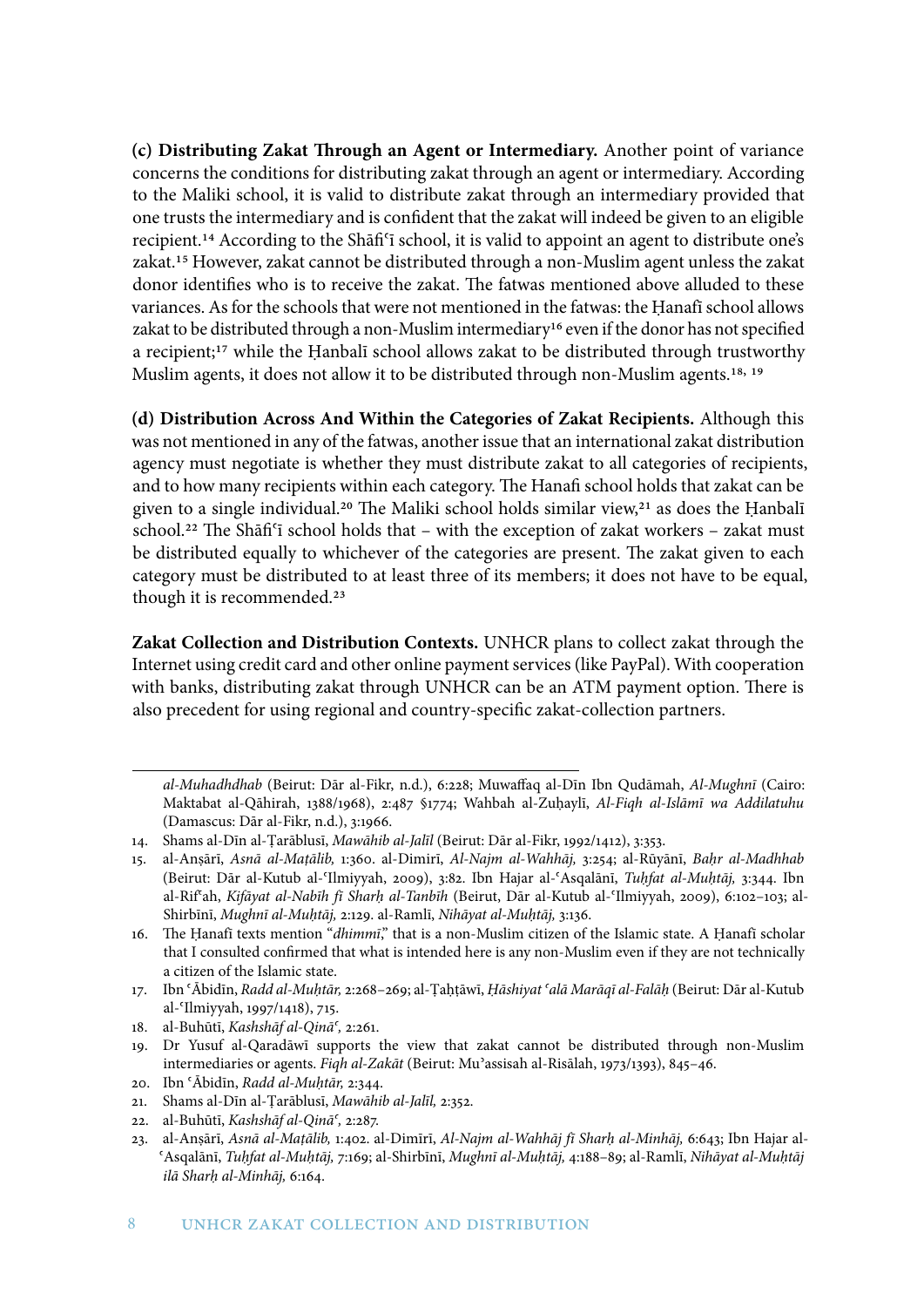UNHCR's common aid-distribution channels are: in person or through an ATM. UNHCR aims to safeguard individual dignity whenever possible, so it avoids methods that might be humiliating or undignified. ATMs are one means of aid-distribution that help do this.

When refugees register with UNHCR, they are asked questions about their identity, family status, dependents, and needs. They are also asked about their basic religious affiliation for the sake of vulnerability assessment and demographics. During registration, the irises of each refugee are scanned. Each iris is unique, allowing iris scans to be used as a form of identification. ATMs are equipped with iris scanners that are used to identify users and to look up the user's aid-account balances. The information collected on each refugee allows UNHCR to distribute aid to accounts matching particular criteria. The ATMs allow individual refugees to receive aid through multiple sources of funding. UNHCR can use the data that is already collects to ensure that zakat is distributed to eligible recipients. When funds are deposited to an individual's account, an SMS is sent informing them that they can collect their funds from one of the ATMs.

Refugees are required to renew their registration each year. UNHCR also makes periodic visits to refugees to check on their status and to reassess their needs as there are individuals who will not accept zakat for various reasons.

UNHCR sometimes hires partners to distribute aid. This might be a good long-term solution for delivering aid in person as it allows UNHCR to have zakat distributed according to the Islamic law without themselves having to get bogged down with the details. Also, it should make it easier to ensure that only Muslims are used or employed to deliver aid without UNHCR being accused of practicing religious discrimination. (The importance of this option will become clearer in the next section.)

**Negotiating Legal Variance.** In light of the variances mentioned above (with the difficulties they present) and the expected aid-distribution contexts, it is recommend that zakat collection and distribution take the Hanafi school as a bare-minimum reference point (things that must or ought to be done) and, if possible, attempt to also meet the requirements of the other schools (points that should or could be done). It is better to start with one school of law since there is a requirement when issuing and reporting on opinions that we stick to the official opinion of one of the four schools of law (even though we can use other opinions for our own personal practice), and because it not permissible to chase down lax opinions or mix schools in such a way that we construct an operation that no school would recognize as valid.<sup>24</sup>

By starting with one school as a reference point, UNHCR's zakat works will be valid according to one school – which will go far towards earning trust and broad support. By also trying to meet the conditions of the other schools, they will earn even more support as it shows that Islamic Law is being respected and not circumvented.

The Hanafi school should be the starting point because its official positions are more beneficial to zakat recipients and easier to implement. The Hanafi school considers the zakat donor's

<sup>24.</sup> Ibn Ḥajar al-Haytamī, *Al-Fatāwā al-Fiqhiyyah al-Kubrā* (Beirut: al-Maktabah al-Islāmiyyah, n.d.), 4:325–26.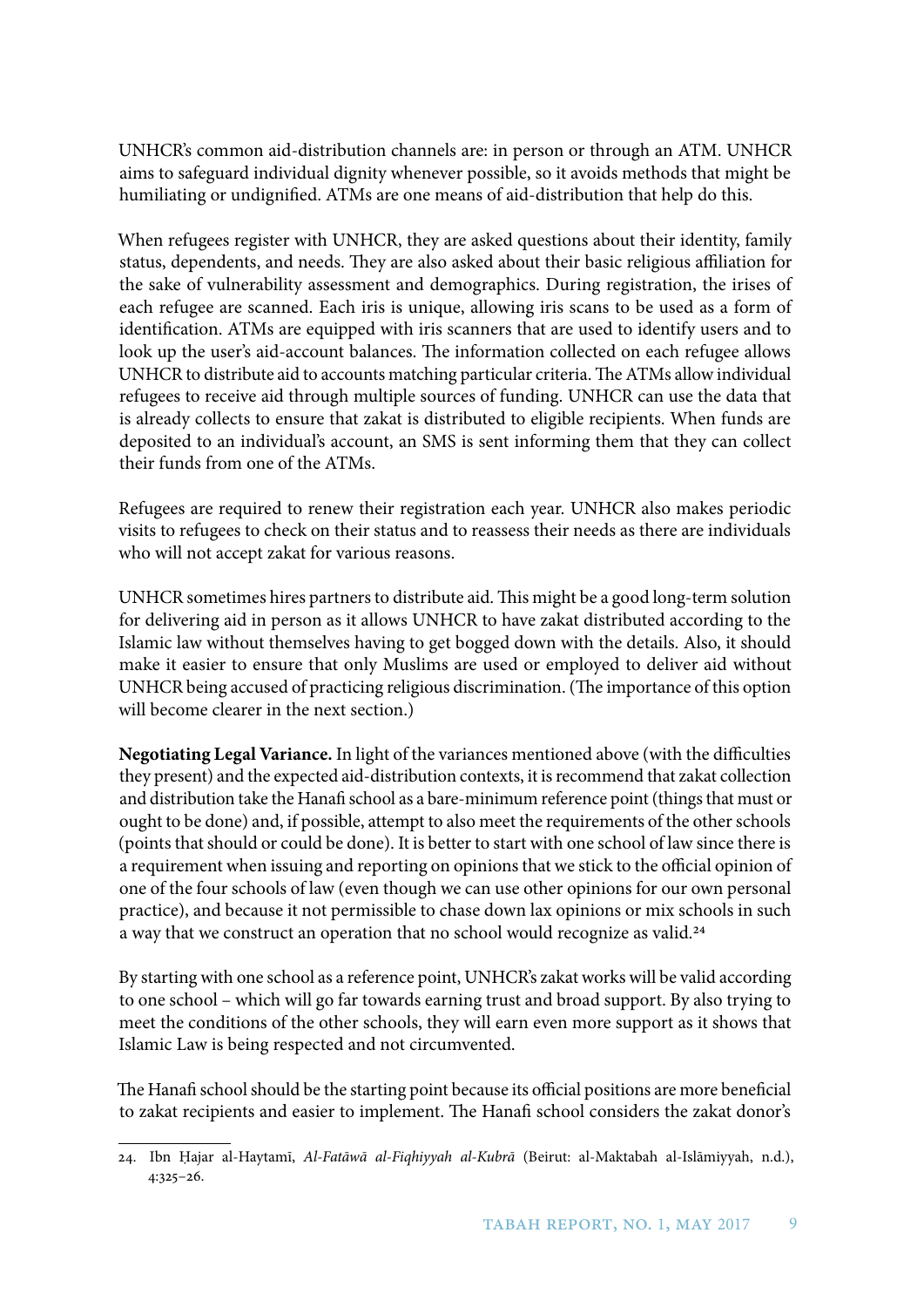intention sufficient when distributing zakat through a non-Muslim intermediary, whereas the other schools either disallow this or place conditions that will be difficult to meet. The Hanafi school allows zakat to be transferred to another land, whereas the Shafi'i and Hanbali schools restrict it. The Hanafi school allows zakat to be given to an individual, whereas the Shāfi'i requires encompassing all categories and giving to three individuals within each one.

The Maliki school comes close. One difference is that it places conditions when using an intermediary to distribute zakat that are not mentioned in the Hanafi texts. However, this difference disappears in practice since no one seeking to discharge their obligation to pay zakat would distribute zakat through an untrusted intermediary, and entrusting zakat to UNHCR indicates that one has trust in them as a distributor.

As a starting point, the appendix includes several excerpts related to zakat collection and distribution from a basic Hanafi primer.

The conditions of the Hanafi school should be treated as minimum requirements. While it is generally better to take a stricter ruling if doing so allows an act to be valid according to the other schools, it cannot not be done at the expense of a practical valid solution.

Many Muslim refugees feel that they have been abandoned by their fellow Muslims. Informing Muslim refugees that some of their aid comes from zakat would help let them know that they have not been forgotten. It also helps UNHCR demonstrate that it is distributing zakat correctly, which contributes to earning trust. Informing each individual recipient that they are receiving zakat is not required.

It is recommended that donors are advised that UNHCR, at their discretion and on behalf of the donor, may pool their individual zakat donation with other zakat donations; and that they may use zakat funds to purchase aid packages that will be distributed as zakat recipients.<sup>25</sup> It would be useful to offer donors the option to receive periodic updates showing how their zakat is being used. These updates offer an opportunity to request additional aid.

There should be a contingency plan in the event that zakat exceeds the needs of refugees registered with UNHCR – as unlikely as this may seem.

UNHCR sometimes assists refugees who are tradesmen or craftsmen with funds to exercise their trade and work. Zakat can also be used similarly, provided that the trade and craft are considered lawful according to Islamic law. Since UNHCR must already have its own restrictions, so a scholar of Islamic law should review their restrictions and advise them if additional restrictions are needed when zakat is used in this way.

**Gaining Broad Support.** To gain broader support and trust, UNHCR should develop documentation clarifying why they can accept and distribute obligatory alms, that they are aware and respect the restrictions placed on zakat distribution, that all wages and operating costs are covered by other sources of funding, and how they will record and report on zakat-

<sup>25.</sup> The Ḥanafī scholar I consulted confirmed that these are allowed.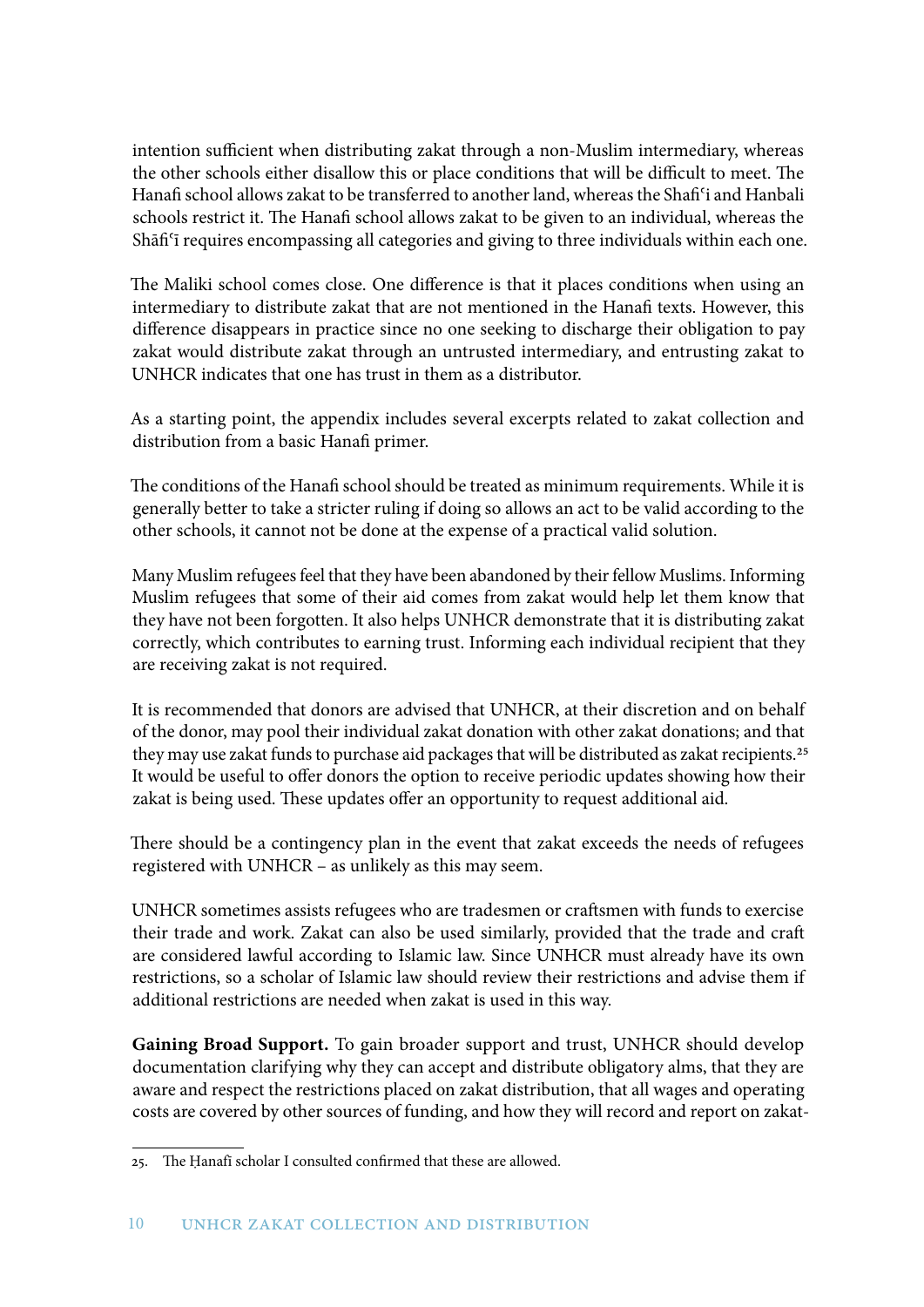related activities. This documentation should be developed by a small panel of experts from UNHCR and experts in zakat law, and then sent to various Muslim scholars and institutions for their review and endorsement.

**Seeking Large Donors.** Zakat agencies are potential sources of zakat or as collection partners. So are affluent Muslims. UNHCR should advise potential large donors of their zakat operations to ensure that it meets their requirements and to gain their trust. Several Muslim philanthropy conferences have been held in various locations around the world. These conferences are a venue for seeking large donors.

**Expanding Fund Sources.** Once a viable and sound zakat collection and distribution process is put into place, it can expand to collect and distribute other obligatory expiations for missed fasts, broken oaths, and the like.

#### IV. Conclusion

It is legally permissible to distribute zakat (obligatory alms) through UNHCR and for them to serve as agents for delivery of zakat to victims, refugees and displaced individuals who are eligible recipients provided that certain conditions are met. One of these conditions is that zakat must be distributed to specific categories of eligible recipients. Another condition is that none of the zakat is used to cover operational expenses or wages. Rather, all of the zakat must go to eligible recipients and expense must be covered from other funds.

Zakat contributes to the total pool of aid that can be distributed to all refugees, so even those refugees who are not eligible to receive zakat directly still benefit. To succeed as a zakat distributor, UNHCR must earn the Muslim community's trust in their zakat operations. Presenting a clear process that has been endorsed by a broad range of recognized Muslim scholars and institutions will help earn this trust. Reporting on collections and distribution, and showing the positive changes those funds make for refugees will also help earn trust.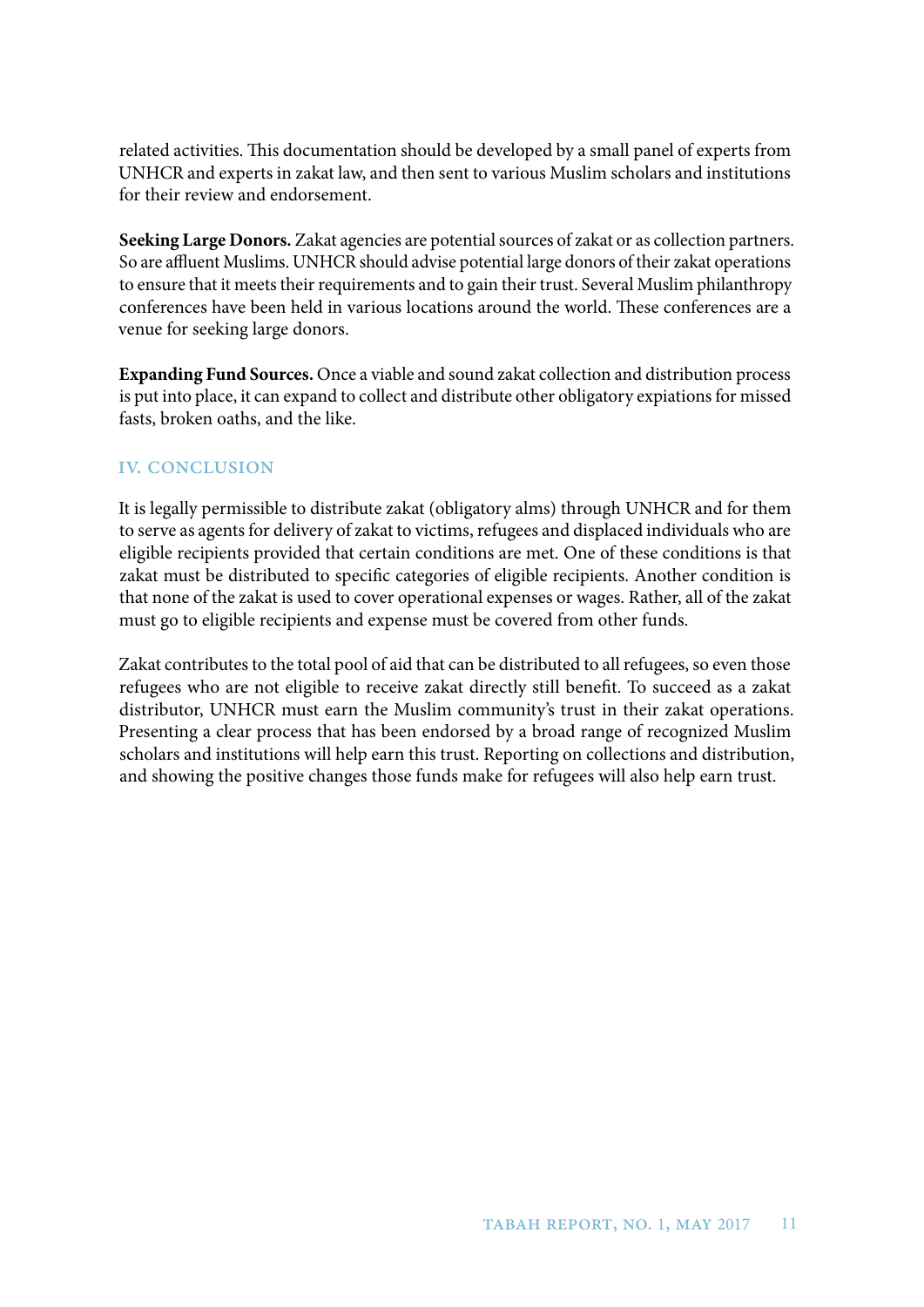## **APPENDIX**

## EXCERPTS FROM HANAFI FIOH

### (a) Conditions for Paying Zakat

In order for the act of offering zakat to be valid, the one paying the zakat is required to intend zakat concurrent giving it to the poor, his agent, or when separating the required amount [from the rest of his wealth]. It is valid even if the concurrence is formal such as if one had given without having intended it as zakat and then, while the money is held by the poor, makes an intention.

It is not a condition for the poor person receiving the zakat to know that he is receiving zakat, according to the soundest opinion. So it would be valid if one gave money something to a poor person under the guise of a gift or loan while intending it to be zakat.

If someone gives their entire wealth as charity but does not intend giving zakat, the obligation of zakat is removed.1

### (b) Categories of Zakat Recipients

[The eligible recipients of zakat are:]

- 1. A person who is poor. He is someone who possess wealth less than a *niṣāb* (minimum amount of a zakatable property) or its equivalent value in any sort of wealth – even if he is healthy and employed.
- 2. A person who is destitute and helpless. He is someone who has nothing.
- 3. A slave who has an agreement to buy back his freedom.
- 4. Debtors who do not own a *niṣāb* (minimum amount) or its value in addition to their debt.
- 5. Those in the path Allah. They are soldiers and Pilgrims who do not have sufficient funds for reaching their destination.
- 6. Wayfarers. They are individuals who have wealth in their own land but do not have it with them.

<sup>1.</sup> Al-Ḥasan bin ʿAmmār al-Shurunbulālī, *Marāqī al-Falāḥ Sharḥ Nūr al-Īḍāḥ wa Najāt al-Arwāḥ,* ed. ʿAbd al-Jalīl al-ʿAṭā (Damascus: Dal-al-Nuʿmān li-l-ʿUlūm, 1990/1411), 658.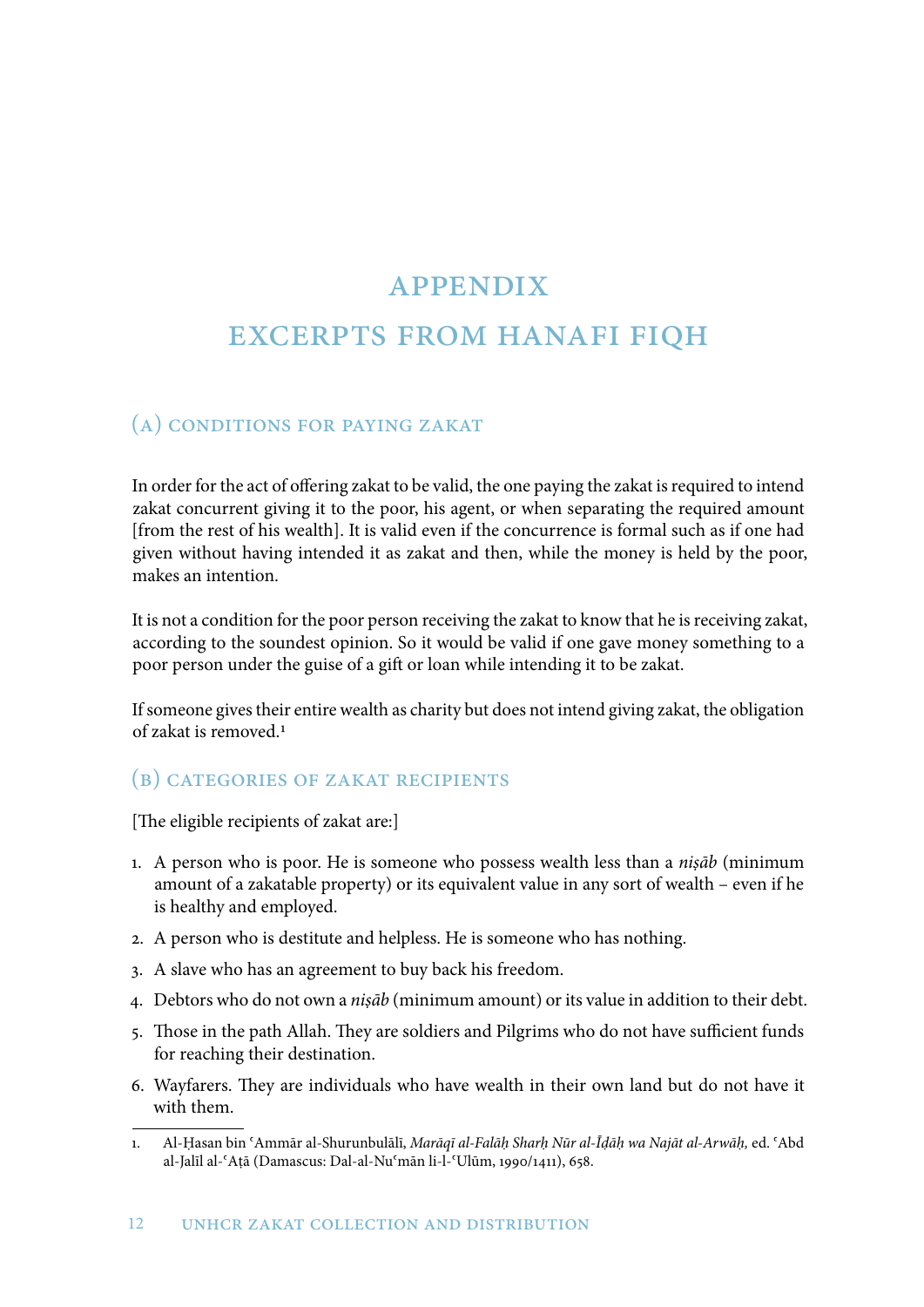7. Zakat workers are given enough to suffice them for their operation and assistants.

The person owing zakat can give it to all of the categories, or to limit to one even though the other categories are present.

It is not valid to pay zakat to a disbeliever; a wealthy man who possesses the minimum amount or who possesses its amount in any form of wealth and in excess of his basic needs; a wealthy infant; or to a descendent of the Hashimī tribe [which includes descendants of the Prophet صلى الله عليه وسلم [and their freed slaves.

Al-Ṭahāwī preferred the permissibility of giving it to the Hashimī tribe [which includes descendants of the Prophet  $\lfloor \frac{m}{m} \rfloor$ ; one's parents, children, wife or slave; a slave buying back his own freedom; a partially freed slave; shrouding a deceased, or settling his debt; or the price to free a slave.

If, after performing one's due diligence, one pays zakat to an individual he thought was a valid recipient and it laters becomes evident that he was not, it suffices unless it was given to one's slave or one's slave who is purchasing his freedom.

It is offensive to make someone affluent in that [one gives 200 dirhams (approximately USD\$ 315.00 or AED1158 or JOD223) to] a poor person has a nisab after paying his debt. But it is not offensive [if it happens] after giving each of his dependents less than a nisab's worth of what was given to him.

It is recommended [to give enough] to free recipients from needing to beg.

When zakat has been gathered after the completion of a year, it is offensive to transfer the wealth to another city, unless the person to whom it is transferred is a relative, of greater need, more righteous, or it would be more beneficial to the Muslims for the recipient to engage in teaching.

It is best to distribute it to one's closest relatives, followed by the next closest relatives, and so on. Thereafter, it is distributed to one's neighbors, then the people of one's locale, then to those in the same profession, and then to the people of his land.

Sheikh Abū Ḥafṣ (the senior, may Allah have mercy upon him) said that a man's voluntary charity is not accepted if he has needy relatives, unless he starts with them and fulfills their need.2

<sup>2.</sup> al-Shurunbulālī, *Marāqī al-Falāḥ,* 661–62.